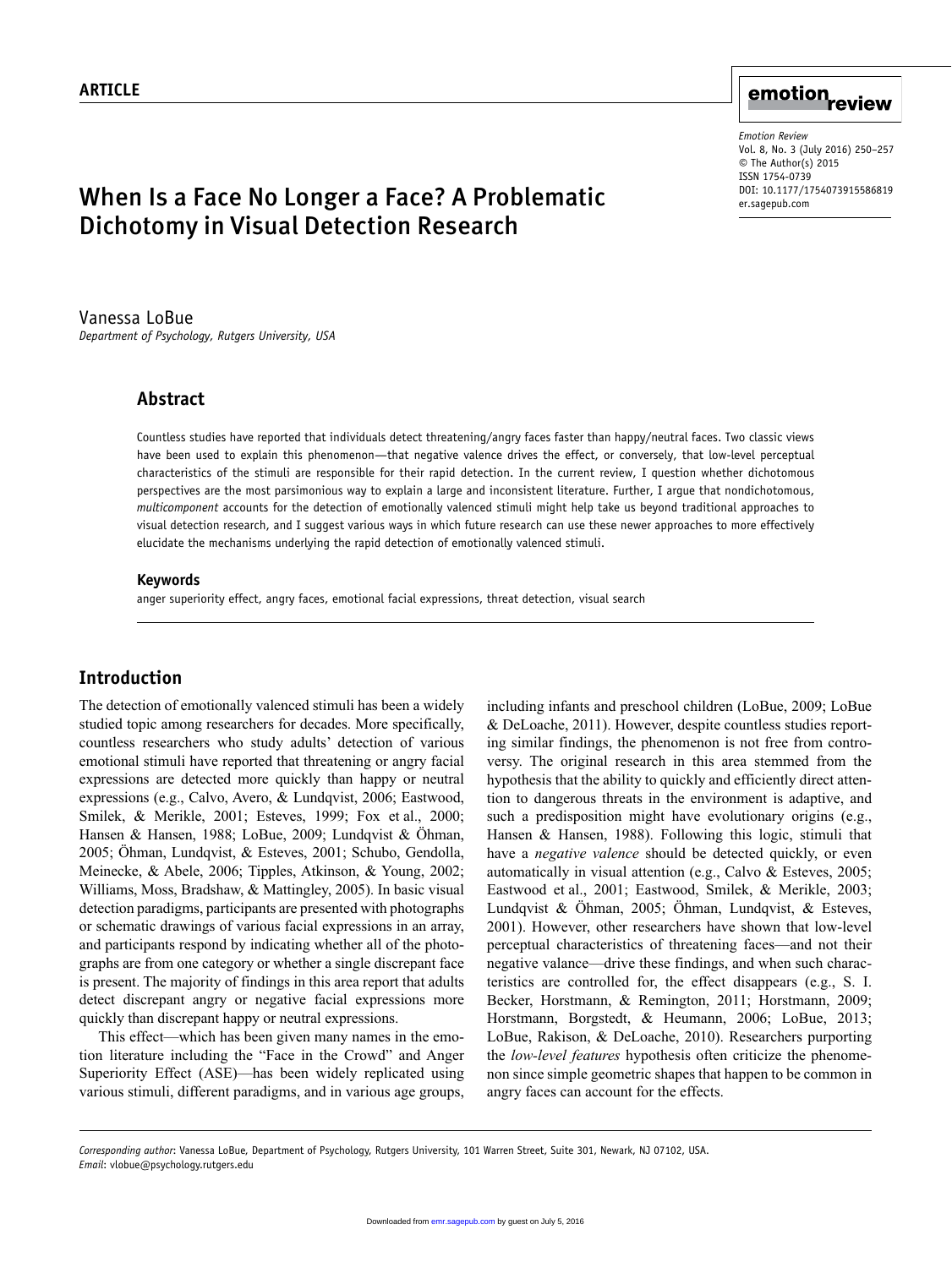These opposing views have led to a dichotomy that has shaped the way many researchers have framed their empirical questions regarding the detection of emotional facial expressions. Several recent literature reviews have highlighted the controversies surrounding research in this general area (D. V. Becker, Anderson, Mortensen, Neufeld, & Neel, 2011; Frischen, Eastwood, & Smilek, 2008; LoBue & Rakison, 2013); I will not attempt to rereview the entire literature here, as these recent reviews are well written and quite thorough. Instead, my goal is to question whether the dichotomy often used to interpret studies on the detection of emotionally valenced stimuli (e.g., negative valence hypothesis vs. low-level features hypothesis) is always appropriate. First, I will very briefly review the literature on the visual detection of negative/threatening facial expressions, and its consistencies and inconsistencies. Next, I will argue that although a dichotomous approach to the interpretation of these data has had several positive effects on research in this area, it may also limit the scope of future work. Finally, I will propose a *multi-component* approach to the detection of emotionally valenced stimuli, in which multiple factors contribute simultaneously to rapid detection, and I will discuss how such an account might help take us beyond traditional approaches to research on the detection of emotional stimuli.

### **Negative Valence or Low-Level Features?**

Emotional facial expressions are important sources of information. While a happy face might tell you that a friendly interaction is likely to follow, a looming angry face suggests the potential for a threatening encounter (Hansen & Hansen, 1988; Öhman & Dimberg, 1978; Öhman et al., 2001; Öhman & Mineka, 2001). Hansen and Hansen (1988) used this logic to propose the "face in the crowd hypothesis," suggesting that humans who recognized and detected threatening or angry facial expressions exceptionally quickly would have been more likely to survive to reproduce, and over the course human development, the visual system may have evolved to very efficiently detect signals of threat, such as angry faces. Using a standard visual detection paradigm such as the one described above, Hansen and Hansen found evidence to support their hypothesis, demonstrating that adults detect an angry face in a crowd of happy faces more quickly than a happy face in a crowd of angry faces. Although Hansen and Hansen's (1988) methodology has been criticized for potential confounds, many researchers have replicated these results under more controlled parameters (e.g., Calvo & Esteves, 2005; Eastwood et al., 2001, 2003; Lundqvist & Öhman, 2005; Öhman, Lundqvist, et al., 2001).

According to Hansen and Hansen's (1988) original hypothesis, threatening or *negative valence* is what drives the rapid detection of angry faces, and one potential mechanism to account for the effect is a fear module that automatically detects signals of threat in the environment (Öhman & Mineka, 2001). In support of this view, several researchers have produced evidence that *threat-relevance* is indeed the effective stimulus driving the rapid detection of angry faces. For example, many studies have shown that other categories of threat-relevant stimuli such as snakes and spiders are also identified very quickly in

visual detection tasks (Flykt, 2005, 2006; Hayakawa, Kawai, & Masataka, 2011; Lipp, 2006; Lipp & Derakshan, 2005; Lipp, Derakshan, Waters, & Logies, 2004; Lipp & Waters, 2007; LoBue, 2010; LoBue & DeLoache, 2008, 2011; Masataka & Shibasaki, 2012; Öhman, Flykt, & Esteves, 2001; Purkis & Lipp, 2007; Soares, Esteves, Lundqvist, & Öhman, 2012; Tipples, Young, Quinlan, Broks, & Ellis, 2002). Further, there is evidence that perceived threat relevance is related to speed of detection; in other words, the more aversive or negatively participants judge threatening stimuli, the more quickly they detect them (Beaver, Mogg, & Bradley, 2005; Lundqvist & Öhman, 2005). Finally, researchers have shown that the context of facial stimuli matters for rapid detection: There is no search advantage for threatening faces when simple characteristics of the faces are scrambled, or when they are presented in a non-face-like context (Fenske & Eastwood, 2003; Schubo et al., 2006; Tipples, Atkinson, et al., 2002). Further, a few studies have suggested that the advantage for angry faces is only evident when faces are presented upright; when faces are inverted (which generally impairs face processing) the effect disappears (Eastwood et al., 2001; Fox et al., 2000).

Despite evidence that valence or threat relevance drives the rapid detection of angry faces, other researchers have reported findings that tell a completely different story; their data instead suggest that low-level perceptual characteristics that are highly represented in angry faces are what drive their rapid detection (S. I. Becker et al., 2011; Horstmann, 2009; Horstmann, Borgstedt, et al., 2006; LoBue, 2013; LoBue et al., 2010). For example, specific geometric shapes, such as the V-shaped brow characteristic of angry faces are sufficient in eliciting rapid detection (Larson, Aronoff, & Stearns, 2007; LoBue & Larson, 2010), and presenting faces without the V-shape brow often eliminates the effect (see S. I. Becker et al., 2011). Further, contrary to the results presented before, other researchers have reported that presenting participants with specific characteristics of angry faces in non-face-like configurations maintains the advantage (Coelho, Cloete, & Wallis, 2011; Horstmann, Borgstedt, et al., 2006), while manipulating these important characteristics eliminates it (S. I. Becker et al., 2011). Based on these data, researchers supporting the *low-level features hypothesis* argue that rapid detection of angry faces has nothing to do with threat relevance per se, and instead, that low-level perceptual characteristics common to these facial expressions drive the results of these studies.

In summary, there is little agreement about the origins of the rapid detection of threatening facial expressions, and researchers generally fall on one of two sides of the argument. On one side are proponents of the negative valence hypothesis, who argue that it is the threatening valence of an angry face that drives their rapid detection. On the other side are proponents of the low-level features hypothesis who argue that simple perceptual characteristics of angry faces can account for the effect.

## **Parallel or Serial Search?**

The issue of negative valence versus low-level features remains controversial in the literature, and as the brief previous review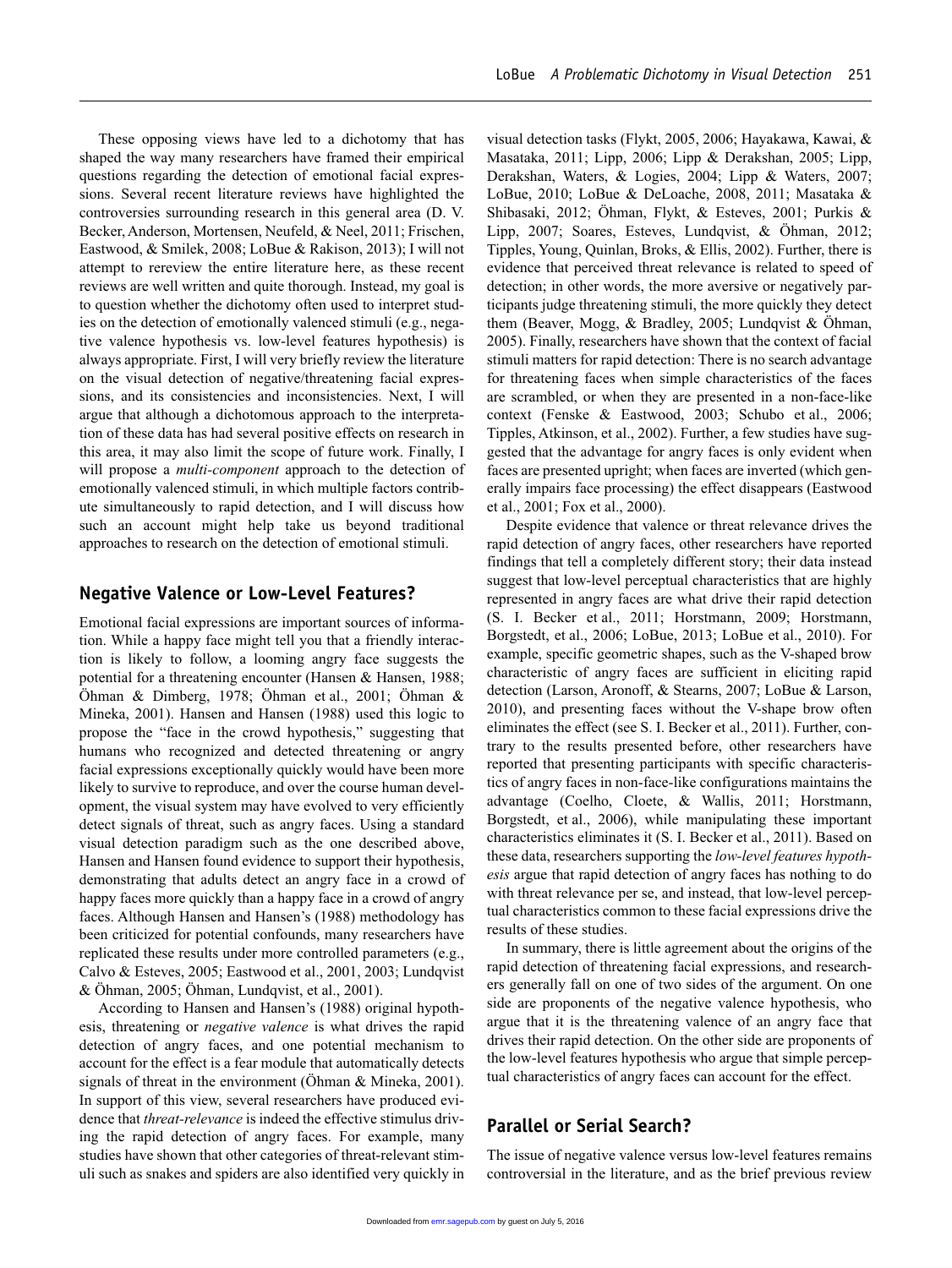suggests, data supporting each side of the dichotomy are mixed. To further complicate matters, there is a second contentious issue wrapped within the negative valence versus low-level features controversy that also receives attention in the literature. More specifically, some researchers assert that the processing of angry faces (or threat-relevant stimuli in general) occurs automatically, or via *parallel search*. This is generally contrasted with *serial search*, or search that is guided by focused attention. In order to test whether detection of threatening stimuli evokes automatic processes, detection of threatening targets should not be affected by variations in the number of distracters present in an array (Treisman & Gelade, 1980). In other words, if search occurs automatically or in parallel, speed of detection should remain constant (or have a very shallow slope) when the number of distracters increases from three (as in  $2 \times 2$  matrices) to eight (as in  $3 \times 3$  matrices).

Accordingly, matrix size is often varied in experimental designs so that researchers can examine whether there is an advantage for threat-relevant stimuli in general, and further, whether there is evidence for automatic processing of threat stimuli. Several researchers have indeed reported that when participants are asked to detect targets in both  $2 \times 2$  and  $3 \times 3$ matrices, performance does not vary as a function of the number of distracters (three or eight) when the targets are threat-relevant (angry faces, snakes, spiders). However, when the targets are nonthreatening (e.g., happy or neutral faces, flowers, mushrooms), participants are significantly slower when more distracters are present in a matrix (Eastwood & Smilek, 2005; Fox et al., 2000; Öhman, Flykt, & Esteves, 2001).

Despite studies reporting an effect of set size on the detection of angry faces, other researchers have criticized these findings for a number of reasons. Some have argued that the detection latencies in these studies are too slow (slopes > 10 ms) to represent parallel search (D. V. Becker et al., 2011; Horstmann & Bauland, 2006; Treisman & Gelade, 1980). Others have presented evidence against automatic search by failing to demonstrate that threat-relevant stimuli are unaffected by the number of distracters present in an array (for a review, see D. V. Becker et al., 2011; Horstmann & Bauland, 2006). Some have reported an advantage for negatively valenced stimuli in visual detection tasks, but suggest that this advantage does not necessarily constitute automatic processing (e.g., Horstmann, 2009). Most importantly, in an analysis of 2,500 visual detection experiments, Wolfe (1998) reported that visual search cannot be accounted for by either serial or parallel processes alone, and that search slopes across studies vary systematically based on a variety of factors.

#### **Issues with Dichotomies**

Dichotomies in the interpretation of research on the detection of emotionally valenced stimuli such as the ones discussed here have split researchers. Proponents of the negative valence hypothesis generally support the idea that the threatening message portrayed by angry faces is the effective stimulus in driving their detection (e.g., Öhman, Lundqvist, et al., 2001).

Proponents of the low-level features hypothesis suggest that particular characteristics of angry faces are the effective stimulus in their rapid detection, and some researchers even suggest that when the experimental stimuli are very tightly controlled there is evidence of a *happy superiority effect* instead of an angry superiority effect (e.g., D. V. Becker et al., 2011).

This controversy has had several consequences for how research on the detection of emotional facial expressions is conducted. One positive result of this debate is that researchers have worked hard to rigorously address several of the methodological issues that might have led to inconsistent findings. For example, Purcell, Stewart, and Skov (1996) identified an important confound in Hansen and Hansen's (1988) original study and many studies that followed, in which a dark spot appeared at the base of the angry face stimuli and may have been responsible for driving some of the reported results. Two recent articles have even outlined specific experimental guidelines for determining whether an advantage for angry faces is present, and whether researchers can determine if angry faces are detected automatically. These criteria include varying the set size of the displays, controlling for all possible low-level perceptual characteristics of the stimuli, and using distracter stimuli that contain some variability but remain constant across target conditions (D. V. Becker et al., 2011; Frischen et al., 2008).

Although these dichotomous perspectives have enriched the field in many other ways as well—by inspiring new and innovative studies, by pushing the field to pay careful attention to experimental control and thus, by encouraging researchers to make very careful conclusions based on their experimental designs—these dichotomies also have several limitations. First, dichotomous perspectives often fail to explain the large body of work on the detection of emotional facial expressions and the seemingly contradictory findings that continue to plague the field. As discussed before, while some researchers find no search advantage for angry faces when their characteristics are presented outside of the context of a face (Eastwood et al., 2001; Fenske & Eastwood, 2003; Fox et al., 2000; Schubo et al., 2006; Tipples, Atkinson, et al., 2002), others report exactly the opposite (S. I. Becker et al., 2011; Coelho et al., 2011; Horstmann, Borgstedt, et al., 2006).

Further, specific recommendations or guidelines about strict control of the perceptual characteristics of face stimuli have led to the common use of schematic instead of realistic facial expressions in visual detection studies to control for any potential confounding factors like the dark spots in Hansen and Hansen's (1988) real-face stimuli. However, Horstmann and Bauland (2006) recently challenged the ecological validity of using schematic faces in studies examining the detection of angry faces. Ultimately, the problem with tight control of facial stimuli is the fact that facial expressions are *naturally confounded* with their perceptual characteristics. Indeed, Ekman and colleagues have established a long line of seminal work identifying the stereotypical characteristics of various emotional facial expressions, and have even developed a validated system for coding for them (Ekman & Friesen, 1976). The very premise of the Facial Action Coding System (FACS) is the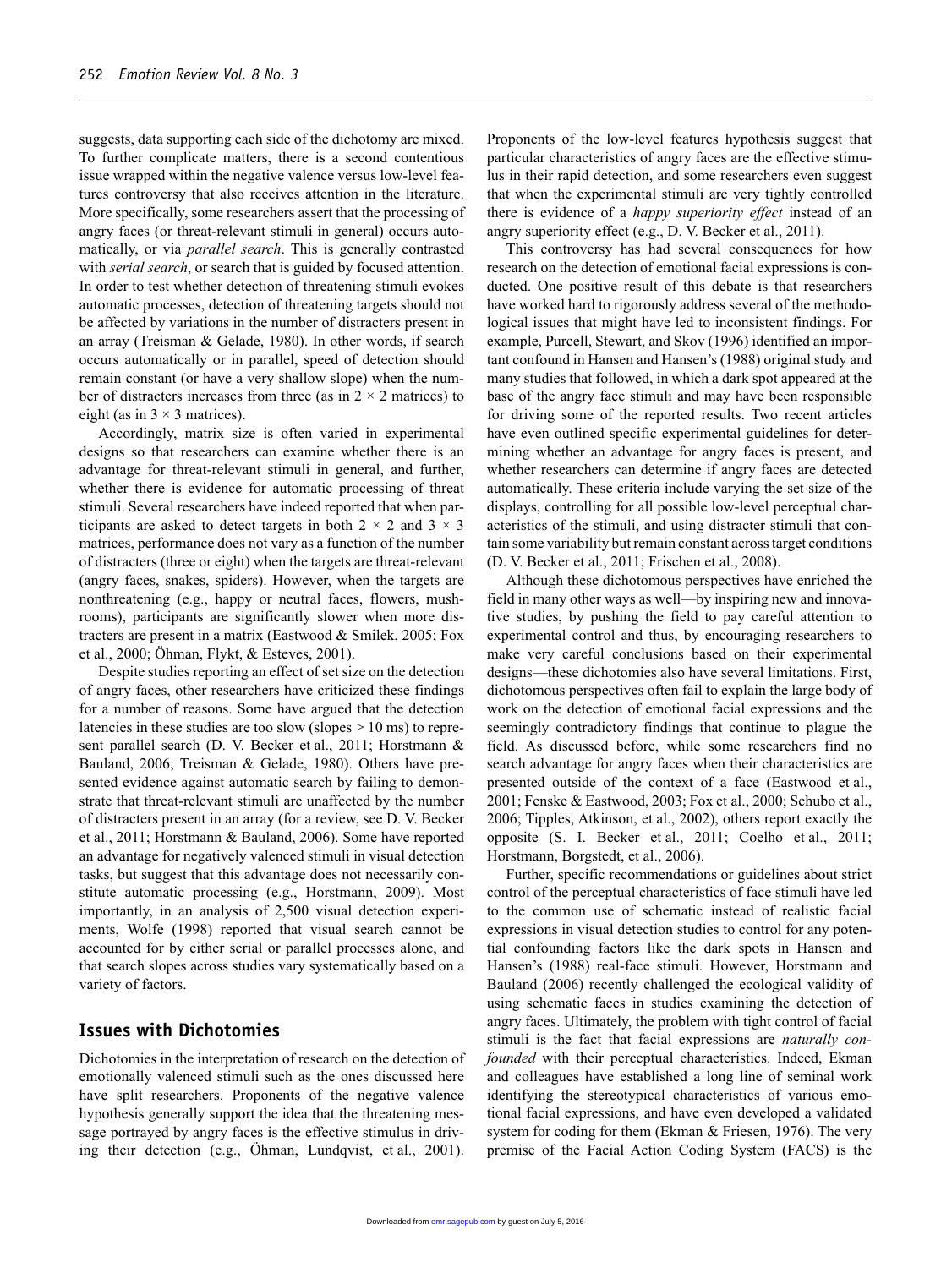notion that faces can be reliably defined by their characteristics. In fact, in research where the V-shaped brow is removed from angry faces, the faces no longer look unambiguously angry and participants often identify them as sad (e.g., Fox, Russo, Bowles, & Dutton, 2001). Thus, while it is possible to generate faces that are generally positive or negatively valenced while controlling for specific perceptual characteristics, it is nearly impossible to separate discrete emotional expressions (e.g., angry, fearful, sad) from their characteristics without sacrificing ecological validity in some way. Indeed, if a defining characteristic of an angry face is the shape of its brow, how can we study the detection of angry faces in an ecologically meaningful way by removing this important attribute?

#### **Multicomponent Approaches**

Not all researchers sit neatly on one side of the negative valence versus low-level features argument. Recently, a handful of investigators have proposed alternative, *multicomponent* approaches to explain the seemingly disparate results that continue to appear in the visual detection literature. Horstman and Bauland (2006), for example, propose a *sensory bias* perspective, in which facial signals evolved to exploit the visual system's tendency to quickly respond to certain types of perceptual stimuli. According to this view, the possibility that perceptual characteristics contribute to a general search advantage for threat is not at all in conflict with the idea that threatening or negative valence in facial expressions can be detected very rapidly. Further, this view purports that the advantage for threat need not necessarily be automatic to be evolved. In fact, they present evidence *against* automatic search for angry faces, arguing that, a general search advantage for negative over neutral or positive stimuli is sufficient in supporting its main tenants.

Frischen et al. (2008) have also come to the conclusion that a multicomponent perspective should be applied to research on the detection of emotional facial expressions. First, they suggest that it is nearly impossible to distinguish between whether automatic or controlled processes are responsible for the detection of threatening faces (the same conclusion reached by Wolfe, 1998), and that visual detection usually recruits *both* top-down and bottom-up processes. Further, unlike the *sensory bias* perspective, Frischen et al. (2008) argue that abstract representations like negative or threatening facial expressions can indeed guide preattentive search and that evidence to support automatic processing can be elicited under very carefully controlled experimental conditions. Thus, according to this view, the detection of emotional stimuli is driven by both featural parts of the stimuli as well as the valence of the stimulus as a whole. In other words, individual perceptual characteristics of emotional facial expressions can drive an advantage in visual detection, and so can their valence. Further, even the *emotional state of the participant* can affect visual detection for emotional expressions, as evidenced by countless studies showing a clear relationship between attentional biases for angry faces and clinical anxiety (see Bar-Haim, Lamy, Pergamin, Bakersman-Kranenburg, & van Ijzendoorn, 2007, for a review).

Similarly, in the *perceptual bias perspective*, LoBue and colleagues (LoBue, 2013; LoBue & Rakison, 2013; LoBue et al., 2010) argue that low-level perceptual characteristics guide visual biases for threatening stimuli early in development, but these initial biases can be heightened or dampened by experience and learning. This account is ambivalent about the origins of such biases (i.e., whether they were driven by evolutionary pressures or whether they are just an artifact of the human visual system), and whether emotional stimuli can be detected automatically. Instead, the perceptual bias account stresses the role of development in shaping perceptual biases over time, suggesting that a bias for some of the low-level characteristics of threatening stimuli is evident early in development, but that this bias is then likely to be augmented by knowledge, experience, emotional traits (e.g., temperament), and emotional state of the individual.

Evidence for the perceptual bias perspective comes from developmental work demonstrating that 9 to 12-month-old infants show a detection advantage for threat-relevant stimuli such as snakes and angry faces in the absence of any explicit knowledge of the stimuli's valence (LoBue & Deloache, 2009). Further, research has shown that adults can *learn* to detect threatening stimuli particularly quickly through negative experience (Cave & Batty, 2006). For example, when conditioned to associate a loud noise with pictures of neutral faces, participants detected those neutral faces significantly faster than before conditioning (Milders, Sahraie, Logan, & Donnellon, 2006). Similarly, learning to associate a particular stimulus with a reward leads to a sustained attentional bias for that stimulus (e.g., Anderson, Laurent, & Yantis, 2011; Anderson & Yantis, 2013). Together, this work shows that attentional biases can be learned through both positive and negative experience, and may not necessarily be unique to evolutionary threats like angry faces. Research on the detection of modern threats also supports this notion: Several studies have reported that humans quickly detect both evolutionary (e.g., snakes, spiders) and modern threats (e.g., guns, knives) more quickly than neutral stimuli (Blanchette, 2006; Brosch & Sharma, 2005).

While these newer multicomponent accounts differ on the origins of visual biases for the detection of emotionally valenced stimuli and on whether such stimuli can be processed automatically, they all suggest that various factors—including both negative valence and low-level perceptual characteristics—can all account for the rapid detection of threatening or negative facial expressions. Further, it is possible that multiple characteristics of emotionally valenced stimuli interact to play an *additive role* in facilitating visual detection. As mentioned above, the V-shaped brow (characteristic of angry faces) is a low-level perceptual characteristic that leads to an advantage in visual detection. Further, despite the controversy surrounding whether there is an advantage for the detection of angry faces in particular, there is wider agreement that stimuli that are negatively valenced in general are detected more quickly than stimuli that are neutral or positively valenced. The combination of having both the V-shaped perceptual characteristic that is so easy to detect *and* a negative valence might enhance the ease of detection more than the perceptual characteristic or negative valence alone. Thus, if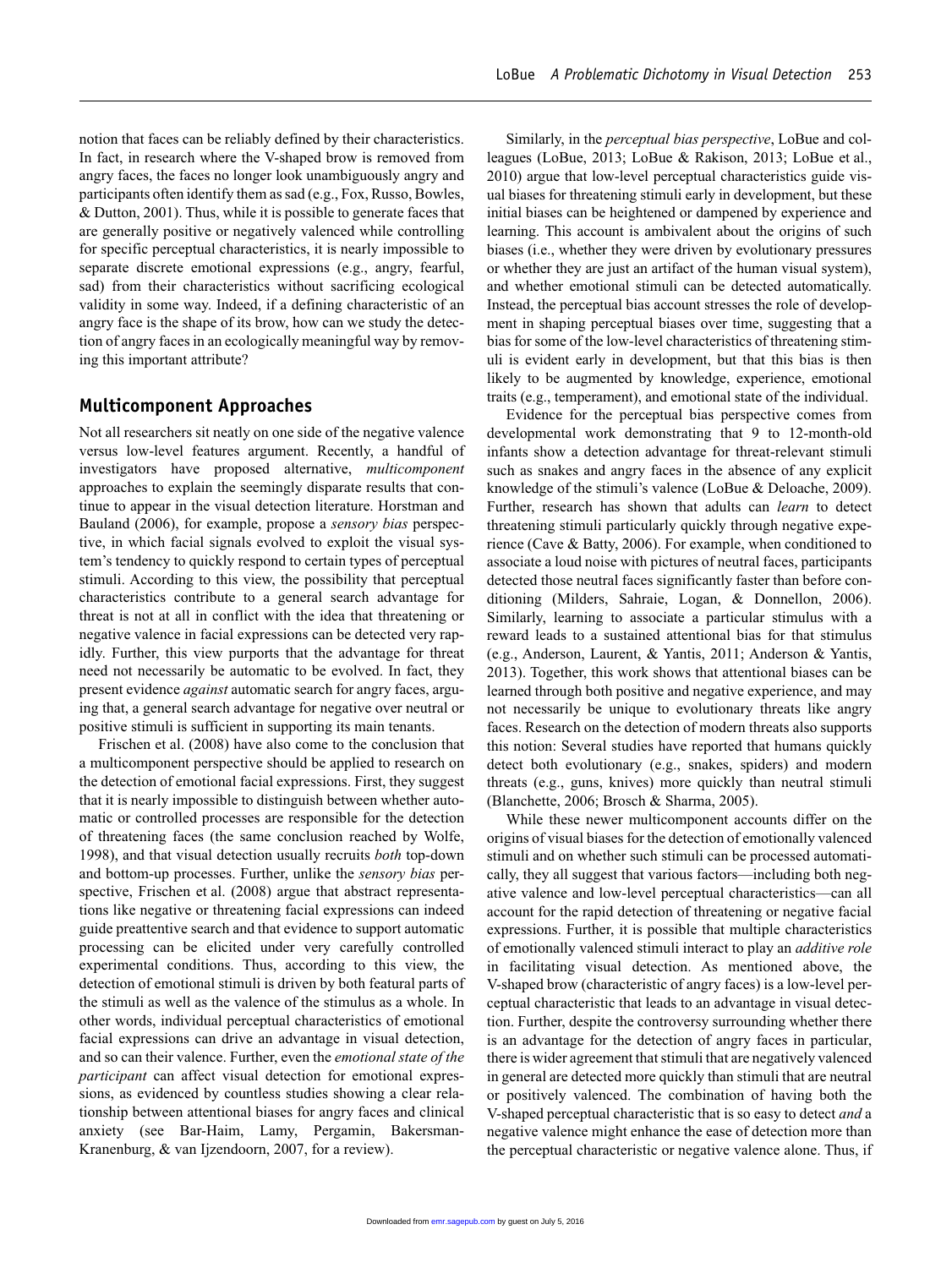multiple factors lead to an advantage in detection, when presented together, these factors might combine to create a greater advantage than that produced by one single factor.

Recent research has provided support for this perspective, and has suggested that multiple factors can indeed lead to rapid detection in visual detection tasks. In one recent study, researchers attempted to examine the unique and potentially interacting roles of low-level perceptual characteristics, cognitive factors, and emotional state on rapid visual detection of threat (LoBue, 2014). Across studies, adult participants were asked to detect low-level perceptual characteristics of a commonly studied threat-relevant stimulus—snakes. In Experiment 1, participants were asked to detect simple curvilinear (snake-like) versus equally simple rectilinear shapes in a visual detection task in the absence of any threat-relevant cues. In Experiment 2, the same procedure was used, except that threat-relevant or non-threatrelevant *labels*—calling the simple shapes "snakes" or "caterpillars"—were applied to the curvilinear and rectilinear stimuli in order to examine the added role of cognition (or knowing the identity of a stimulus) in detection. Finally in Experiment 3, a fearful or neutral emotional induction was administered before participants completed the visual detection task with curvilinear and rectilinear targets to examine the added role that an individual's emotional state might play in rapid detection. Across all three studies, adults detected simple curvilinear shapes more quickly than simple rectilinear shapes in the absence of any threat-relevant cues, suggesting a perceptual bias for curvilinearity. Further, threat-relevant labels and a fearful emotional induction facilitated detection even further, potentially playing an additive role in rapid detection.

Another recent study using eye-tracking technology further supports this perspective, demonstrating that the advantage for threat-relevant stimuli in visual detection tasks cannot be accounted for by either bottom-up or top-down processing biases alone. In the study, researchers replicated a classic threatdetection paradigm (Öhman, Flykt, et al., 2001) with threat-relevant (snakes and spiders) versus non-threat-relevant (flowers and mushrooms) stimuli using an eye-tracker. The results replicated previous work, demonstrating that adults detected discrepant snakes and spiders more quickly than discrepant flowers and mushrooms. Most importantly, the fixation data suggested that a single mechanism was not solely responsible for the results. First, there was an advantage for threat-relevant stimuli in perception, and participants were faster to first fixate threat-relevant versus non-threat-relevant targets, suggesting (consistent with previously literature) that bottom-up processes lead to a search advantage. However, there was also an advantage for threatrelevant stimuli in behavioral responding—participants were faster to indicate that discrepant threat-relevant stimuli were present after first fixating them—demonstrating that there is also a top-down advantage for threatening stimuli in detection tasks (LoBue, Matthews, Harvey, & Stark, 2014).

Two final studies also present evidence for the role of multiple factors in the detection of emotionally valenced stimuli. In order to control for the low-level perceptual characteristics of their target stimuli, Gerritsen, Frischen, Blake, Smilek, and

Eastwood (2008), for example, avoided comparing the detection of angry to neutral faces by training adults to associate various neutral faces with positive and negative adjectives ("hostile" vs. "peaceful"), thereby inducing valence. After the training, participants detected "hostile" faces more quickly than "peaceful" ones, supporting the role of negative valence in driving rapid detection. However, after performing a meta-analysis on a series of their experiments, the researchers found that the effect of negative valence explained only a small portion of the variance in their studies, suggesting that some other factor (e.g., perceptual) likely accounted for the majority of the differences in detection. Likewise, a very recent study examining the detection of snakes versus frogs also reported that although valence of the snake stimuli elicited some advantage in detection, perceptual similarity between the target and distracter stimuli accounted for a much larger proportion of variability in participants' detection latencies (Gao, LoBue, Harvey, & Irving, 2015). Together, these studies suggest that negative valence and perceptual characteristics of the target and distracter stimuli can drive the rapid detection of threat, and might perhaps interact to facilitate visual detection (Gao et al., 2015; Gerritsen et al., 2008).

#### **Future Research**

In summary, multicomponent perspectives for the rapid detection of emotionally valenced stimuli provide a more parsimonious explanation for the varied findings in the literature than classic dichotomous views. Evidence from empirical data presented here and in other reviews suggests that both low-level perceptual characteristics and negative or threatening valence can create an advantage in visual detection. Thus, perspectives that acknowledge that there are multiple, potentially interacting factors simultaneously at play in visual detection tasks might better inform us about how the visual system processes threat than perspectives that only consider one single factor. However, to date, empirical work that directly examines multicomponent perspectives is limited, as previous research has focused on testing the classic dichotomy. Future research that lays out clear research objectives and allows for the contribution of multiple interacting factors on the rapid detection of emotionally valenced stimuli can help move us forward in elucidating the mechanisms that drive our biases in visual attention.

One of the fundamental problems with existing studies on the detection of emotionally valenced stimuli is that often researchers are interested in slightly different questions. Thus, one recommendation for future research is for investigators to be very clear about their research objectives. For example, while some investigators are interested in whether angry or threatening faces are detected more quickly than positive or neutral ones, others are interested in how negative valence or emotional stimuli are processed more generally. Likewise, while some researchers are interested in examining whether emotional, angry, or negative stimuli are processed automatically, others are simply looking for evidence that *some* level of automatic processing is involved in visual detection (but do not discount the possibility that conscious processes are also at play), and others still are simply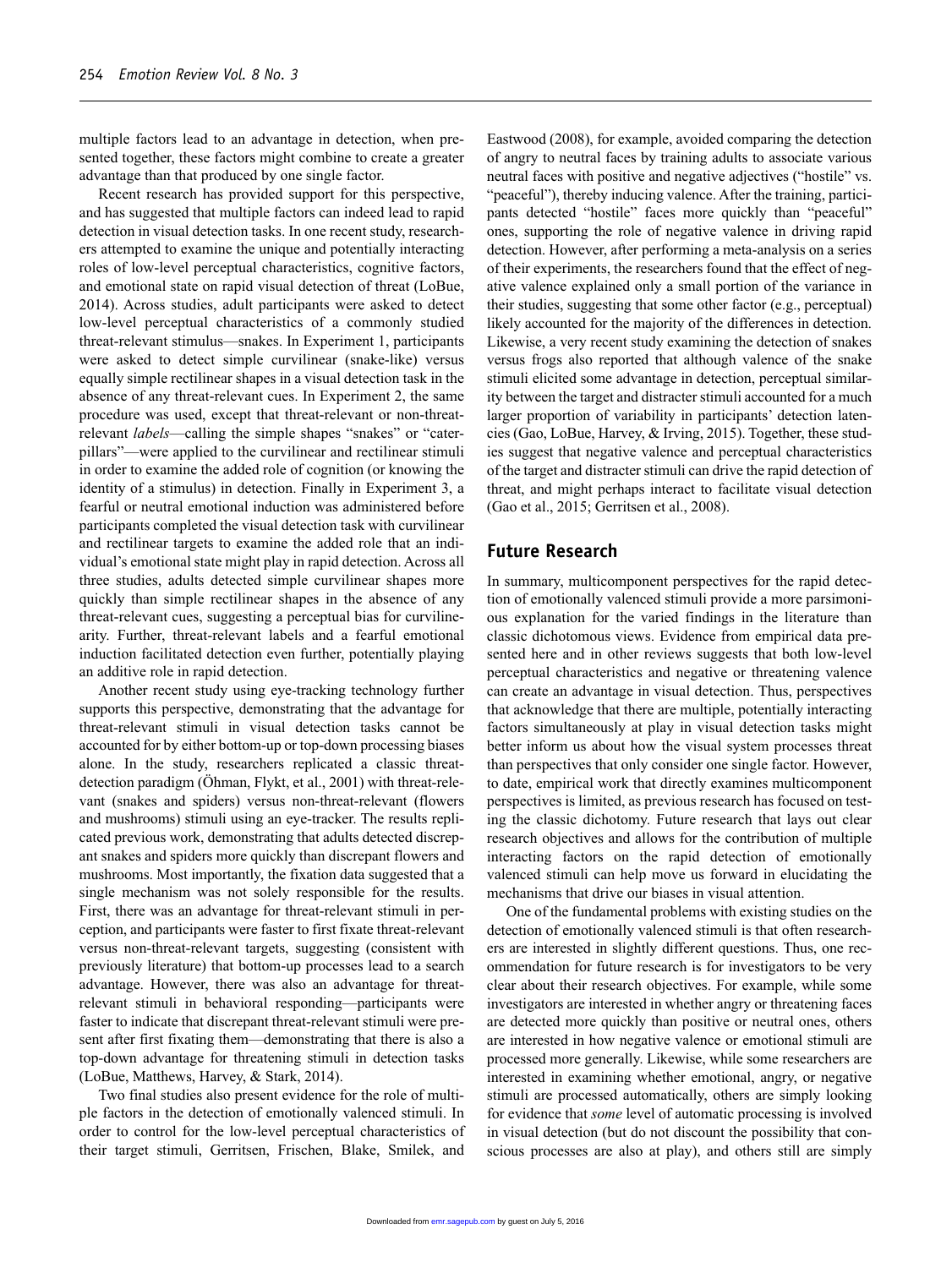asking whether there is a general advantage for threatening stimuli in detection (and not necessarily an efficient one). It is difficult to compare findings across studies when researchers are not explicit about their goals and predictions, so in moving forward, clarity in these areas might help to reconcile potentially contrasting perspectives. Further, clarity in research objectives might also help prevent criticism among different camps from being directed inappropriately to researchers asking fundamentally different questions.

Following from this point, besides making recommendations for careful control of experimental stimuli, specific research questions should be considered when choosing appropriate emotional stimuli. As mentioned before, early work on the detection of emotionally valenced stimuli was based on the hypothesis that the human visual system evolved to detect threat very efficiently. Thus, researchers approaching the detection of threatening stimuli from this perspective are generally interested in studying the presence of an adaptive behavior that occurs naturally in the real world. In this case, removing all realworld elements of emotional facial expressions renders the hypothesis moot, as the stimuli should represent faces that occur naturally in the real world. For these studies, using schematic or computer-generated facial expressions is not necessarily appropriate, as they strip the study of ecological validity.

In contrast, if a researcher's goal is to examine the way the visual system operates, or to examine how the visual system functions in certain contexts, it is clearly important to control for all of the low-level perceptual characteristics of target stimuli. Further, for general questions about the visual system, the issue of ecological validity in real-world detection of emotional facial expressions is not as relevant, and using schematic or computergenerated images is appropriate. Similarly, if a researcher's goal is to examine automaticity of detection, guidelines for strict stimulus control such as those listed by D. V. Becker et al. (2011) and Frischen et al. (2008) should indeed be followed. However, such guidelines are not as relevant if researchers are not interested in automaticity, or are again interested in how humans detect emotional facial expressions in the real world.

Another potential pitfall to avoid in future work is circular arguments that lead to dichotomous debates such as the ones presented here. For example, evolutionary arguments such as those that guide the negative valence hypothesis suggest that the human visual system evolved to quickly detect threatening stimuli. Others can argue, in contrast, that facial expressions evolved to take advantage of the fact that certain low-level perceptual characteristics happen to be easy to detect. Others still can propose that the human visual system evolved to quickly detect certain low-level perceptual cues for reasons that are completely unknown, and the fact that an advantage for these cues makes angry faces easier to detect is purely accidental. As D. V. Becker et al. (2011) points out, arguments like these border on unfalsifiable, and a visual detection experiment might never be able to distinguish between them.

In quoting a reviewer, D. V. Becker et al. (2011) say that,

evolutionary psychology continues to attract researchers like moths to the proverbial flame." We could not agree more. (p. 657)

I couldn't either. Although evolutionary arguments are compelling and worth speculation (I too have been guilty of falling prey to their allure in much of my earlier work), they often become problematic when they are used to direct empirical questions that they cannot answer. One way to avoid these circular arguments is to direct future research toward *mechanism*. Indeed, evolutionary arguments can give us a compelling story about why the visual system might function the way it does, but they do not tell us *how* it works. With eye-tracking technologies becoming more and more available to many labs, future research can be directed at examining the exact search strategies that individuals use to detect emotional stimuli, how fixation latencies are affected by different parameters, and how these fixation patterns change over the course of development.

Another recommendation for future research is to pay careful attention to the distracter stimuli used in visual detection tasks. Many researchers have repeatedly pointed out that visual detection is highly sensitive to context, so the distracters play an important part in driving results (Frischen et al., 2008; Horstmann, Lipp, & Becker, 2012). Indeed, using threatening stimuli as distracters slows the detection of nonthreatening targets (Byrne & Eysenck, 1995; Fenske & Eastwood, 2003; Fox, Russo, & Dutton, 2002; Gilboa-Schechtman, Foa, & Amir, 1999; Horstmann, Scharlau, & Ansorge, 2006; Lipp & Waters, 2007). Fenske and Eastwood (2003), for example, presented participants with three images of schematic faces and on each successive trial they were told to identify the center image while ignoring the other two. Participants were slower to detect the center image when the distracter images were negative faces. Additional studies have shown that participants are slower to detect happy faces when angry faces are used as the distracters (Horstmann, Scharlau, et al., 2006) and slower to detect pictures of cats or rabbits when snakes and spiders are the distracters (Forbes, Purkis, & Lipp, 2011; Lipp & Waters, 2007). Thus, when designing visual detection studies and interpreting the results of these experiments, researchers should always consider the role of the distracter stimuli in driving their results and the results of others.

For many of us that are interested in threat detection in realworld contexts, another potentially fruitful area of future research is to examine the detection of negative or threatening facial expressions with more realistic stimuli and in more realistic contexts that exist outside of the lab (Frischen et al., 2008). Perhaps something that is somewhat problematic in terms of real-world threat detection is that the rapid detection of angry faces is found most consistently with schematic faces, and although rapid detection of angry faces has been found using real-face stimuli as well, the results are less consistent (Calvo & Marrero, 2009; Öhman, 2009). Thus, future research in realworld contexts is clearly needed. As D. V. Becker et al. (2011) put it, "of course, in the real world, the visceral reaction is to more than just a static display of anger: Enraged strangers growl, they bare teeth, and they approach—all things that do grab attention," (p. 658). Indeed, emotions consist of more than

<sup>&</sup>quot;the literature on visual detection using face stimuli is a morass where the bold should fear to tread. Instead, the allure of faces, emotion, and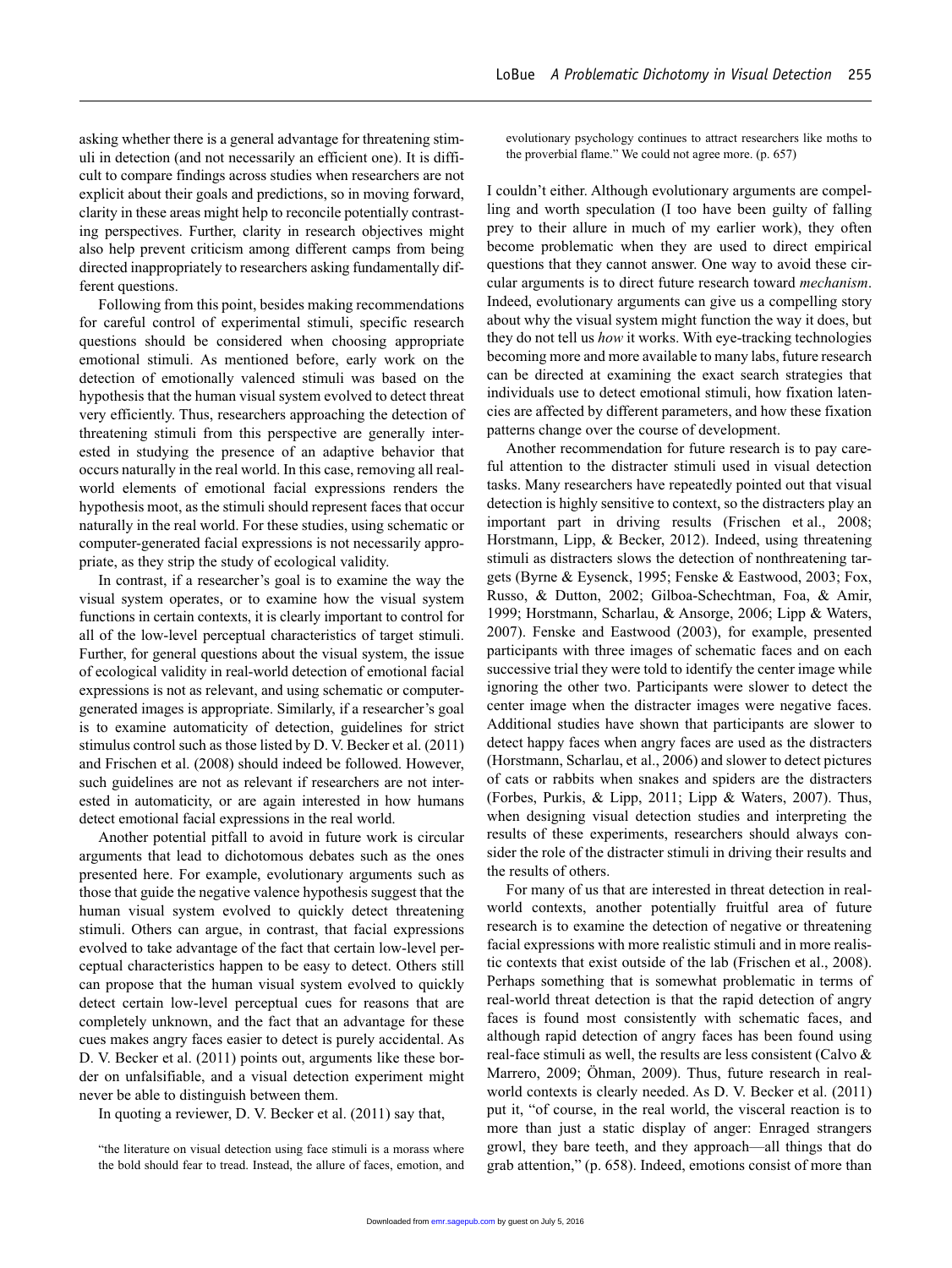just facial expressions, and research on the detection of other signals of emotion, such as emotional movement, is quite limited. One study has found that threatening or angry biological motion is also detected more quickly than positive or neutral acts (Chouchourelou, Matsuka, Harber, & Shiffrar, 2006), but it is the only study to date examining emotional displays of biological movement.

### **Conclusion**

The detection of emotionally valenced stimuli is clearly a topic that interests a large number of psychologists, as evidenced by the massive literature and widely disparate theories about why emotional stimuli might be privileged in visual attention. The predominant and classic interpretation of many of the findings in this literature has been that either negative valence drives the rapid detection of threatening facial expressions, or that lowlevel characteristics of the faces are responsible. Here we propose that in moving forward, researchers should consider a multicomponent perspective to how and why emotional stimuli are detected very quickly. A multicomponent perspective opens the door to considering the interaction of multiple pathways for rapid detection of emotionally valenced stimuli, and provides a more parsimonious explanation for a large literature filled with seemingly disparate results. In the future, careful consideration of the goals of this research should be made more explicit, and researchers should strive to include the possibility that there are multiple pathways that might lead to an advantage for threat in visual attention.

#### **Declaration of Conflicting Interests**

None declared.

#### **References**

- Anderson, B. A., Laurent, P A., & Yantis, S. (2011). Value-driven attentional capture. *Proceedings of the National Academy of Sciences*, *108*, 10367–10371.
- Anderson, B. A., & Yantis, S. (2013). Persistence of value-driven attentional capture. *Journal of Experimental Psychology: Human Perception and Performance*, *39*, 6–9.
- Bar-Haim, Y., Lamy, D., Pergamin, L., Bakersman-Kranenburg, M. J., & van Ijzendoorn, M. H. (2007). Threat-related attentional bias in anxious and nonanxious individuals: A meta-analytic study. *Psychological Bulletin*, *133*, 1–24.
- Beaver, J. D., Mogg, K., & Bradley, B. P. (2005). Emotional conditioning to masked stimuli and modulation of visuospatial attention. *Emotion*, *5*, 67–79.
- Becker, D. V., Anderson, U. S., Mortensen, C. R., Neufeld, S. L., & Neel, R. (2011). The face in the crowd effect unfounded: Happy faces, not angry faces, are more efficiently detected in single- and multiple-target visual search tasks. *Journal of Experimental Psychology: General*, *140*, 637–659.
- Becker, S. I., Horstmann, G., & Remington, R. W. (2011). Perceptual grouping, not emotion, accounts for search asymmetries with schematic faces. *Journal of Experimental Psychology, Human Perception and Performance*, *37*, 1739–1757.
- Blanchette, I. (2006). Snakes, spiders, guns, and syringes: How specific are evolutionary constraints on the detection of threatening stimuli? *The Quarterly Journal of Experimental Psychology*, *59*, 1484–1504.
- Brosch, T., & Sharma, D. (2005). The role of fear-relevant stimuli in visual search: A comparison of phylogenetic and ontogenetic stimuli. *Emotion*, *5*, 360–364.
- Byrne, A., & Eysenck, M. (1995). Trait anxiety, anxious mood, and threat detection. *Cognition and Emotion*, *9*, 549–562.
- Calvo, M. G., Avero, P., & Lundqvist, D. (2006). Facilitated detection of angry faces: Initial orienting and processing efficiency. *Cognition and Emotion*, *20*, 785–811.
- Calvo, M. G., & Esteves, F. (2005). Detection of emotional faces: Low perceptual threshold and wide attentional span. *Visual Cognition*, *12*, 13–27.
- Calvo, M. G., & Marrero, H. (2009). Visual search of emotional faces: The role of affective content and featural distinctiveness. *Cognition & Emotion*, *23*, 782–806.
- Cave, K. R., & Batty, M. J. (2006). From searching for features to searching for threat: Drawing the boundary between preattentive and attentive vision. *Visual Cognition*, *14*, 629–646.
- Chouchourelou, A., Matsuka, T., Harber, K., & Shiffrar, M. (2006). The visual analysis of emotional actions. *Social Neuroscience*, *1*, 63–74.
- Coelho, C. M., Cloete, S., & Wallis, G. (2011). The face-in-the-crowd effect: When angry faces are just cross(es). *Journal of Vision*, *10*,  $1 - 14$
- Eastwood, J. D., & Smilek, D. (2005). Functional consequences of perceiving facial expressions of emotion without awareness. *Consciousness and Cognition*, *14*, 565–584.
- Eastwood, J. D., Smilek, D., & Merikle, P. M. (2001). Differential attentional guidance by unattended faces expressing positive and negative emotion. *Perception and Psychophysics*, *63*, 1004–1013.
- Eastwood, J. D., Smilek, D., & Merikle, P. M. (2003). Negative facial expression captures attention and disrupts performance. *Perception & Psychophysics*, *65*, 352–358.
- Ekman, P., & Friesen, W. V. (1976). *Pictures of facial affect*. Palo Alto, CA: Consulting Psychologists' Press.
- Esteves, F. (1999). Attentional bias to emotional facial expressions. *European Review of Applied Psychology*, *49*, 91–97.
- Fenske, M. J., & Eastwood, J. D. (2003). Modulation of focused attention by faces expressing emotion: Evidence from flanker tasks. *Emotion*, *3*, 327–343.
- Flykt, A. (2005). Visual search with biological threat stimuli: Accuracy, reaction times, and heart rate changes. *Emotion*, *5*, 349–353.
- Flykt, A. (2006). Preparedness for action: Responding to the snake in the grass. *The American Journal of Psychology*, *119*, 29–43.
- Forbes, S. J., Purkis, H. M., & Lipp, O. V. (2011). Better safe than sorry: Simplistic fear-relevant stimuli capture attention. *Cognition & Emotion*, *25*, 794–804.
- Fox, E., Lester, V., Russo, R., Bowles, R., Pichler, A., & Dutton, K. (2000). Facial expressions of emotion: Are angry faces detected more efficiently? *Cognition and Emotion*, *14*, 61–92.
- Fox, E., Russo, R., Bowles, R., & Dutton, K. (2001). Do threatening stimuli draw or hold visual attention in subclinical anxiety? *Journal of Experimental Psychology: General*, *130*, 681–700.
- Fox, E., Russo, R., & Dutton, K. (2002). Attentional bias for threat: Evidence for delayed disengagement from emotional faces. *Cognition and Emotion*, *16*, 355–379.
- Frischen, A., Eastwood, J. D., & Smilek, D. (2008). Visual search for faces with emotional expressions. *Psychological Bulletin*, *134*, 662–676.
- Gao, X., LoBue, V., Harvey, T., & Irving, J. (2015). *The effect of spatial frequency information and perceptual similarity in threat detection*. Manuscript under review.
- Gerritsen, C., Frischen, A., Blake, A., Smilek, D., & Eastwood, J. D. (2008). Visual search is not blind to emotion. *Perception & Psychophysics*, *70*, 1047–1059.
- Gilboa-Schechtman, E., Foa, E. B., & Amir, N. (1999). Attentional biases for facial expressions in social phobia: The face-in-the-crowd paradigm. *Cognition and Emotion*, *13*, 305–318.